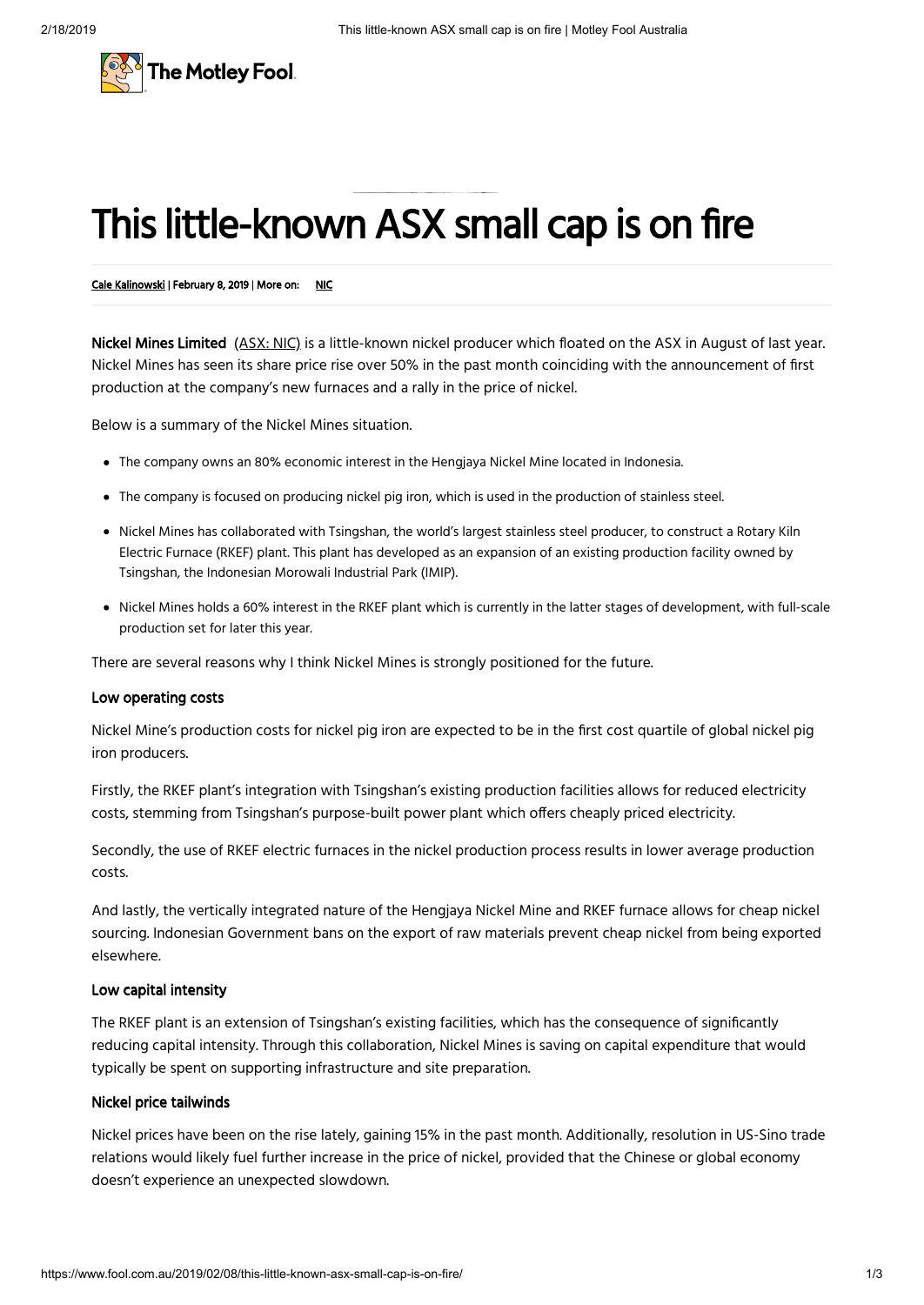Innovations in battery technology have been predicted to be long-term drivers of the nickel price in the future, with nickel metal hydride batteries having applications in electric vehicles.

## Top 3 ASX Blue [Chips](https://www.fool.com.au/free-stock-report/top-blue-chips/?source=adispp7410000030&placement=pitch&adname=AU_DI_BlueChips2017_B&pid=AU_DI_BlueChipStocks2017_B&utm_campaign=AU_DI_BlueChipStocks2017_B) To Buy For 2019

For many, blue chip stocks mean stability, profitability and regular dividends, often fully franked..

But knowing which blue chips to buy, and when, can be fraught with danger.

The Motley Fool's in-house analyst team has poured over thousands of hours worth of proprietary research to bring you the names of "The [Motley](https://www.fool.com.au/free-stock-report/top-blue-chips/?source=adispp7410000030&placement=pitch&adname=AU_DI_BlueChips2017_B&pid=AU_DI_BlueChipStocks2017_B&utm_campaign=AU_DI_BlueChipStocks2017_B) Fool's Top 3 Blue Chip Stocks for 2019."

Each one pays a fully franked dividend. The names of these Top 3 ASX Blue Chips are included in this specially prepared free report. But you will have to hurry. Depending on demand - and how quickly the share prices of these companies moves – we may be forced to remove this report.

[Click](https://www.fool.com.au/free-stock-report/top-blue-chips/?source=adispp7410000030&placement=pitch&adname=AU_DI_BlueChips2017_B&pid=AU_DI_BlueChipStocks2017_B&utm_campaign=AU_DI_BlueChipStocks2017_B) here to claim your free report.

Motley Fool contributor Cale Kalinowski has no position in any of the stocks mentioned. The Motley Fool Australia has no position in any of the stocks mentioned. We Fools may not all hold the same opinions, but we all believe that considering a diverse range of [insights](https://www.fool.com.au/what-does-it-mean-to-be-motley/) makes us better investors. The Motley Fool has <sup>a</sup> [disclosure](https://www.fool.com.au/fool-com-au-disclosure-policy/) policy. This article contains general investment advice only (under AFSL 400691). Authorised by Scott Phillips.

## The 5 mining stocks we're recommending in 2019…

For decades, Australian mining companies have minted money for individual investors like you and me. But if you believe the pundits and talking heads on TV, those days are long gone. Finito! Behind us forever…

We say nothing could be further from the truth. To earn the really massive returns, you've got to fish where others aren't fishing—and the mining sector could be primed for a resurgence. That's why top Motley Fool analysts just revealed their exciting new research on 5 ASX miners they believe could help you profit in 2019 and beyond...

#### Including:

The best way we see to play the global zinc shortage… Our #1 favourite large-cap miner (hint: it's not BHP)… one early-stage gold miner we think could hit the motherlode… Plus two more surprising companies you probably haven't heard of yet!

For free access to our brand-new research, simply **click [here](https://www.fool.com.au/free-stock-report/top-mining-stocks/?source=aauspp7410000034&placement=widget&adname=AU_SA_Mining_1)** or the link below. But be warned, this research is available free for a limited time only, and we reserve the right to withdraw it at any time.

Click here for your FREE [report!](https://www.fool.com.au/free-stock-report/top-mining-stocks/?source=aauspp7410000034&placement=widget&adname=AU_SA_Mining_1)

This Service provides only general, and not personalised financial advice, and has not taken your personal circumstances into account. The Motley Fool Australia operates under AFSL 400691. For more information please see our [Financial Services Guide](https://www.fool.com.au/financial-services-guide/). Please remember that investments can go up and down. Past performance is not necessarily indicative of future returns. The Motley Fool Australia does not guarantee the performance of, or returns on any investment.